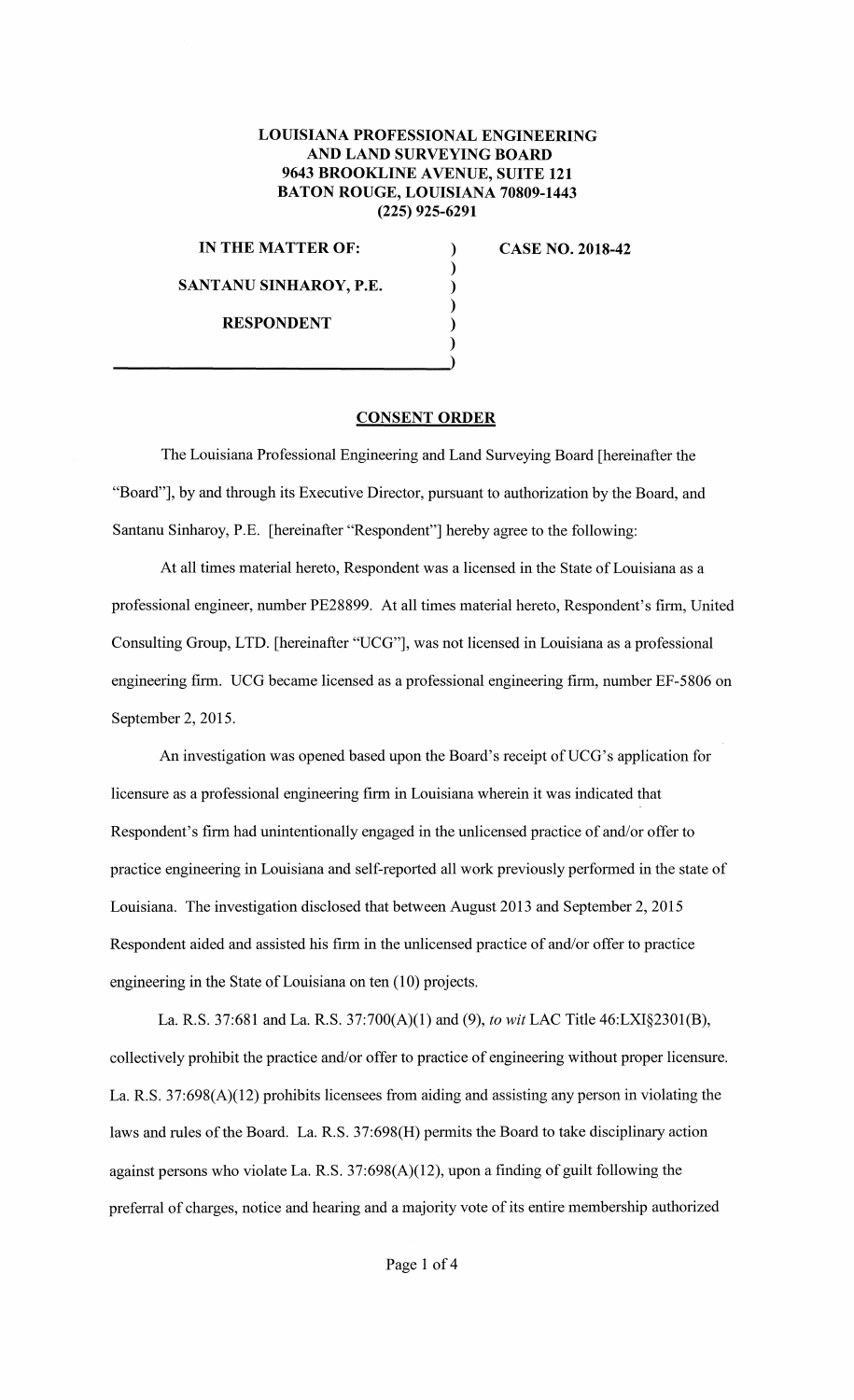to participate in the proceeding. La. R.S. 37:681, La. R.S. 37:698(A)(12), La. R.S. 37:700(A)(l) and (9), La. R.S. 37:698(H) and LAC Title 46:LXI§230l(B) were in effect at all times material hereto.

It is undisputed that (a) at all times material hereto, Respondent was a member of UCG, **(b)** UCG was not licensed as a professional engineering firm in State of Louisiana, **(c)** between August 2013 and September 2, 2015 Respondent aided and assisted the firm in the unlicensed practice of engineering on ten projects in Louisiana.

By letter dated August 30, 2018, the Board gave notice to Respondent that it was considering the preferral of charges against Respondent on the grounds that Respondent may have violated La. R.S. 37:698(A)(12), relative to aiding and assisting his firm in the unlicensed practice of engineering in Louisiana.

Wishing to dispense with the need for further disciplinary action and to conclude the instant proceeding without further delay and expense, for the purpose of this proceeding only, Respondent and the Board do hereby enter into this Consent Order, in which Respondent of his own free will consents to the issuance of a Consent Order by the Board, wherein Respondent agrees to **(a)** pay a fine of Five Hundred and No/100 (\$500.00) Dollars, **(b)** pay administrative costs of One Hundred Ten and 52/100 (\$110.52) Dollars, **(c)** successfully complete the Board's online Louisiana Laws and Rules Quiz, **(d)** successfully complete the Board's online Louisiana Professionalism and Ethics Quiz, and **(e)** the publication of this Consent Order on the Board's website and a summary of this matter in the Board's official journal, the *Louisiana Engineer and Surveyor Journal,* and the reporting of this matter to the National Council of Examiners for Engineering and Surveying (NCEES), identifying Respondent by name.

Respondent admits that his conduct as set forth above constitutes violations of the above referenced laws and/or rules as stated herein. Respondent acknowledges awareness of said laws and/or rules and states that he will comply with all applicable laws and rules henceforth. Respondent has been advised of his right to an informal conference, to be represented by counsel before the Board and/or to appear at any hearing personally or by counsel and present witnesses and evidence in his own behalf, he hereby waives this right and his right to appeal, and he states affirmatively that he has been afforded all administrative remedies due him under the law. Respondent further acknowledges awareness of the fact that the signed original of this Consent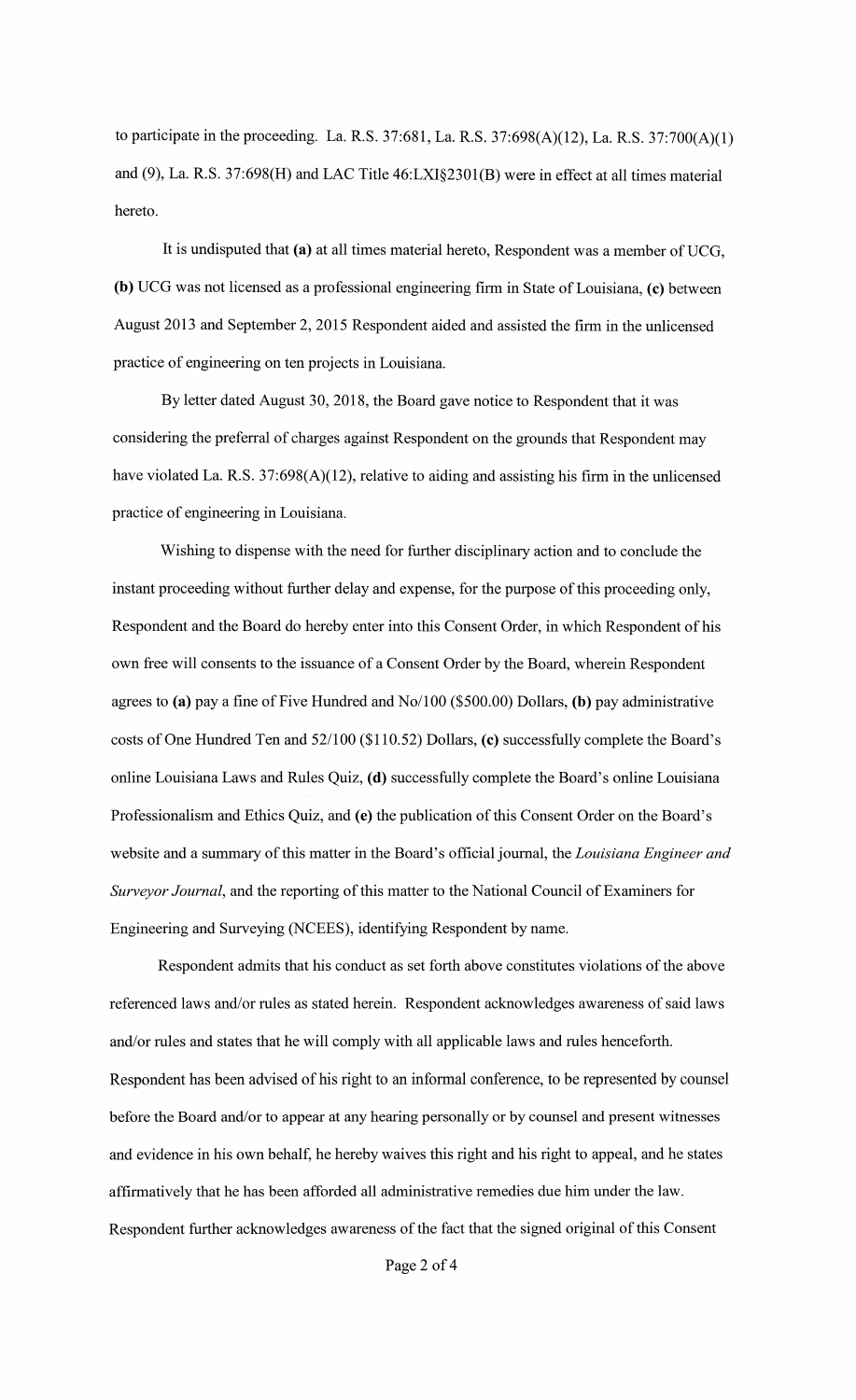Order will remain in the custody of the Board as a public record and will be made available for public inspection and copying upon request.

Therefore, in consideration of the foregoing and by signing this Consent Order, Respondent does hereby waive his right to an informal conference, to a hearing before the Board, to the presenting of evidence and witnesses on his behalf, to Findings of Fact and Conclusions of Law in this case, and to judicial review of this Consent Order.

Respondent hereby represents that **(a)** he fully understands the meaning and intent of this Consent Order, including but not limited to its final and binding effect, **(b)** he has voluntarily entered into this Consent Order and that no other promise or agreement of any kind has been made to or with it by any person whatsoever to cause the execution of this instrument and (c) the sanctions set forth in this Consent Order do not prevent the Board from taking further disciplinary or enforcement action against Respondent on matters not specifically addressed in this Consent Order.

WHEREFORE, the Louisiana Professional Engineering and Land Surveying Board and Respondent agree that:

1. Respondent shall pay a fine of Five Hundred and No/100 (\$500.00) Dollars, which shall be tendered to the Board by certified check payable to the Board, due upon the signing of this Consent Order; and

2. Respondent shall pay administrative costs of One Hundred Ten and 52/100 (\$110.52) Dollars, which shall be tendered to the Board by certified check payable to the Board, due upon the signing of this Consent Order; and

3. Respondent shall successfully complete the Board's online Louisiana Laws and Rules Quiz with a score of 90% or higher and return it to the Board within sixty (60) days of the effective date of this Consent Order; and

4. Respondent shall successfully complete the Board's online Louisiana Professionalism and Ethics Quiz with a score of 90% or higher and return it to the Board within sixty (60) days of the effective date of this Consent Order; and

5. This Consent Order shall be published on the Board's website and a summary of this matter shall be printed in the official journal of the Board, the *Louisiana Engineer and*